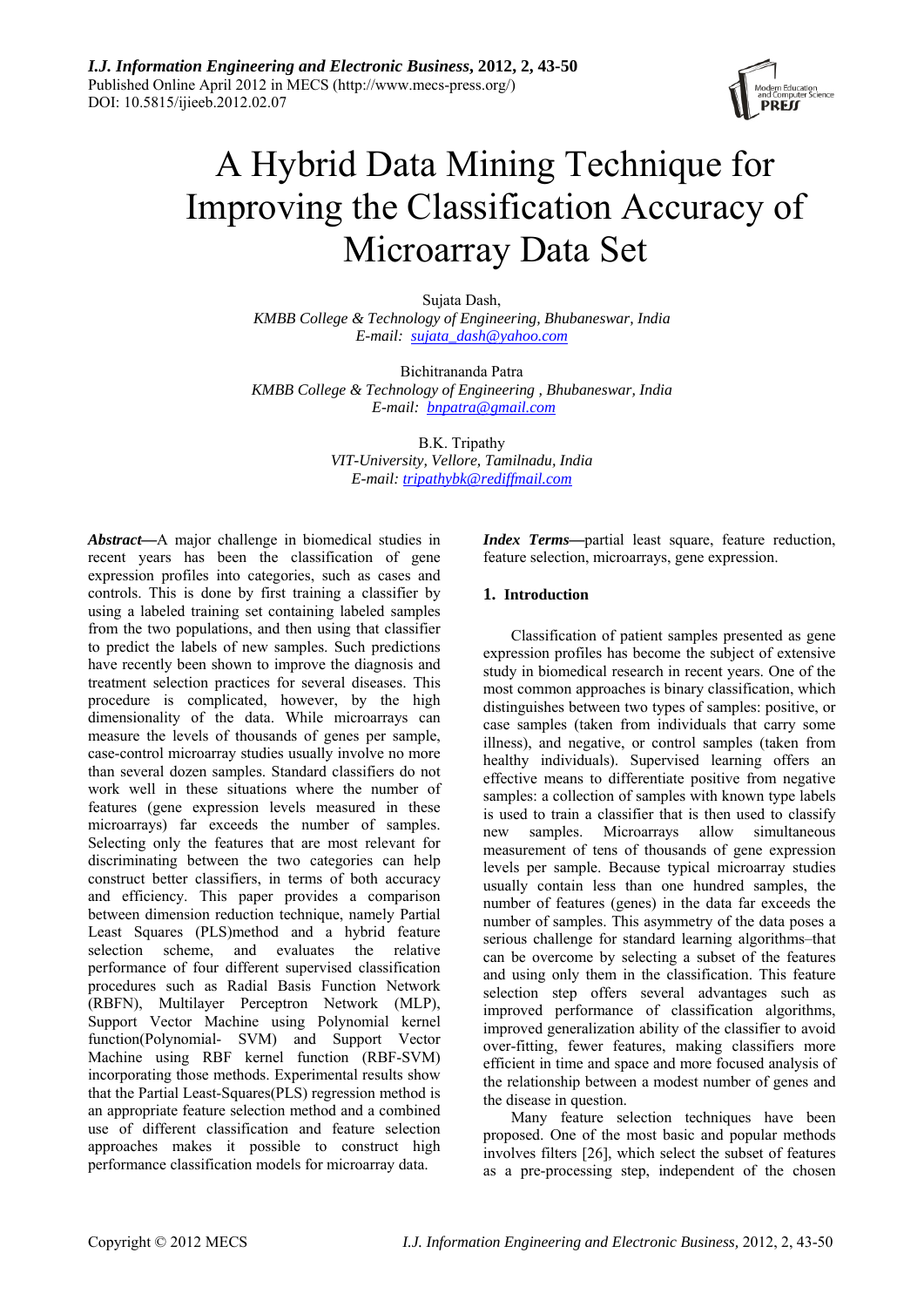classifier. Being computationally simple and fast, they can handle extremely large-scale datasets. Furthermore, feature selection needs to be performed only once, after which different classifiers can be evaluated [26]. Most filters are univariate, considering each feature independently of other features–a drawback that can be eliminated by multivariate techniques. As such many proposed classification algorithms for microarray data have adopted various hybrid schemes. In these algorithms, the classification process usually has two steps, which we now outline.

In the first step, the original gene expression data is fed into a dimensionality reduction algorithm, which reduces the number of input variables or building a small number of linear or nonlinear combinations from the original set of input variables. The former approach is often known as variable selection while the latter is often known as feature selection. In the second step , classification models are trained on the data set with a reduced number of input attributes(created in the previous step) using an ordinary supervised classification algorithm.

In principle, many dimensionality reduction algorithms for supervised learning can be applied to the classification of gene expression data. Various two-step schemes have been presented and all of them reported improved classification accuracy. There is no conclusion from previous studies so far which confirms superiority of any particular scheme for microarray data classification.

In this study we developed a novel feature selection technique based on the Partial Least Squares (PLS) algorithm [30–32], which we call SIMPLS. PLS aims to obtain a low dimensional approximation of a matrix that is,'as close as possible' to a given vector. SIMPLS is a multivariate feature selection method based on PLS that incorporates feature dependencies. In the first step, we implemented two different dimensionality reduction schemes: (i) SIMPLS as the dimensionality reduction algorithm and (ii) an alternative and novel hybrid feature selection scheme which consecutively applied correlation based feature selector method [27] on the original data sets followed by the SIMPLS regression algorithm. Then in the second step, the two sets of filtered data with new features resulting from the two feature selection schemes described in the first step were separately fed into four supervised classification algorithms namely, Support Vector Machine using Polynomial kernel function, Support Vector Machine using RBF kernel function, Multilayer Perceptron and Radial Basis Function Network(RBFN). Three different expression profile datasets comprising a total of 215 samples were collected and used for training and testing. We then used these two schemes Our results show that the use of some SIMPLS variants leads to significantly better classification than that obtained with standard filters.

The use of PLS for classification is not new. In [21] the authors designed a procedure that entailed dimension reduction by PLS, followed by classification using the components constructed by PLS as the new extracted features; only a small subset of the total pool of genes was used for the construction of the components, selected by t-test. In [22] the authors extended this two-step procedure to support multiclass classification. Huang and Pan [12] used PLS and penalized regression for binary classification. First, q PLS components were constructed and a linear regression model was built using the components. Then using a penalizing procedure, only genes with coefficients larger than some threshold  $\lambda$  were kept. Both q and  $\lambda$  were determined by cross validation. The classification itself is obtained by the penalized linear regression model. A similar procedure was employed in [11] in order to combine information from two different datasets of gene expression. Quite recently, Cao et al. [2] used PLS-SVD (a variant of PLS that uses singular value decomposition) together with Lasso Penalty in order to integrate data coming from different sources for classification. The combination of PLS and linear regression techniques was further studied in [4]. Fort and Lambert-Lacroix [6] described a classification using PLS with penalized logistic regression; like [21], this study ran the t-test filter before applying PLS. The discriminating abilities of PLS were studied in [1], where the connection between PLS and Linear Discriminant Analysis is shown.

All the above studies used PLS for classification, and when feature selection was involved, it was implicitly used. For example, in [12], where a penalizing process was applied to reduce the number of genes, the threshold parameter  $\lambda$ , which implicitly determines the number of features, was found using cross validation. The SIMPLS method is unique in that it focuses solely on feature selection; it does not propose a new classification procedure. As a result, it can be used as a pre-processing stage with different classifiers. Thus, we evaluated the performance of SIMPLS with different classifiers, and compared it with a hybrid feature selector method and not to the PLS-based classification methods mentioned above. The rest of this paper is organized as follows.

We begin with a brief overview of the PLS and dimension reduction in the classification framework in Section 2 and in Section 3, classification algorithms are introduced. The experimental framework and results are described in Section 4. Finally, the conclusion and future work are presented in Section 5.

## **2. PLS and dimension reduction in the classification framework**

The method denoted as Partial Least Squares (PLS) was originally developed as a multivariate regression tool in the context of chemometrics. An overview of the history of PLS regression is given in [18]. PLS regression is especially appropriated to predict a univariate or multivariate continuous response using a large number of continuous predictors. Suppose we have a n x p data matrix X. The centered data matrix  $X_C$  is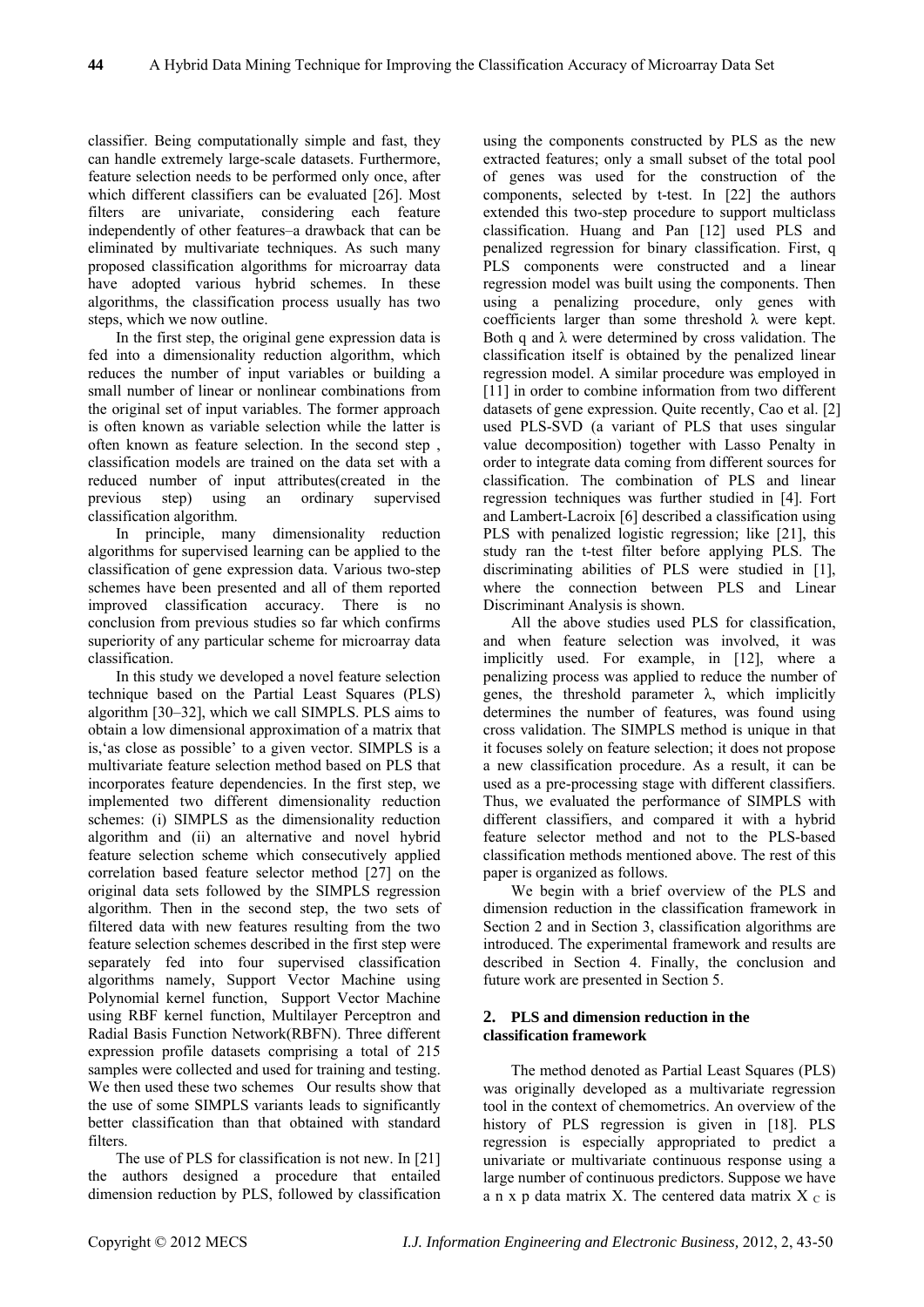obtained by centering each column to zero mean. *Y* denotes a univariate continuous response variable and **Y** the n x 1 vector containing the realizations of Y for the n observations. The centered vector Y  $_C$  is obtained by subtracting the empirical mean of *Y* from **Y**. From now on, Y denotes a categorical variable taking values 1 to K, with  $K \geq 2$ . Y1…….. Yn denote the n realizations of Y. In this framework, PLS can be seen as a dimension reduction method:  $t1$ ......t<sub>n</sub>  $\in$  R<sup>n</sup> represent the observed m new components. Although the algorithm with orthogonal components has been designed for continuous responses, it is known to lead to good classification accuracy when it is applied to a binary response  $(K = 2)$ , especially for high-dimensional data as microarray data [14] [16].The same can be said for the SIMPLS algorithm: a binary response can be treated as a continuous response, since no distributional assumption is necessary to use the SIMPLS algorithm. If the response is multi-categorical  $(K > 2)$ , it can not be treated as a continuous variable. The problem can be circumvented by dummy coding. The multi-categorical random variable Y is transformed into a K-dimensional random vector  $y \in \{0,1\}^k$  as follows.

$$
y_{i1} = 1 \quad \text{if } Y_i = k,
$$
  

$$
y_{ik} = 0 \quad \text{else,}
$$
 (1)

where  $yi = (y_{i1}, y_{i2}, \dots, y_{iK})^T$  denotes the ith realization of y. Y denotes the n x K matrix containing  $y_i$  in its i-th row, for  $i = 1, \ldots, n$ . In the following, Y denotes the n x 1 vector  $Y = (Y1, \dots, Yn)^T$ , if Y is binary  $(K = 2)$ or the n x K matrix as defined above if Y is multicategorical  $(K > 2)$ . In both cases, the SIMPLS algorithm outputs a p x m transformation matrix A containing the  $a_1$ ,.....,  $a_m \in R^P$  in its columns. The n x m matrix T containing the values of the new components for the n observations is computed as

$$
\boldsymbol{\Gamma}=\mathbf{X}_C\mathbf{A}
$$

These new components can be used as predictors for classification. Whereas Huang and Pan [10] build a classical linear model to predict the class y, Nguyen and Rocke [23] use logistic regression and linear discriminant analysis. See [13] for an overview of classification methods. In this paper, we attempt to improve predictive accuracy by building a hybrid classification scheme for microarray data sets. In the first step, we implement Partial Least-Squares (PLS) regression [26, 30] as the dimensionality reduction algorithm, on the original data sets. Then in the second step, the filtered data with new features resulting from the feature reduction scheme described in the first step is fed into supervised classification algorithms such as Polynomial Support Vector Machine (SVM) [19], radial SVM [19], Multilayer Perceptron [19] and Radial Basis Function Network (RBFN) [19] to compare the results of the classifiers.

#### **3. Related Algorithms**

### **3.1. Partial Least Squares Regression**

Partial least squares (PLS) regression aims to reduce the data dimensionality with a similar motivation, but differs from PCA by adopting a different objective function to obtain PLS components. Whereas PCA maximizes the variance of each coordinate and whereas both PCA and latent factor analysis will not take into account the values of the target (dependent) attribute, the PLS regression model attempts to find a small number of linear combinations of the original independent variables which maximize the covariance between the dependent variable and the PLS components. (PLS uses the entire data set: input and target attributes.) So the i<sup>th</sup> PLS component is given by

$$
w_i = \underset{w^T w = 1}{\operatorname{argmax}} \, \text{cov}\{w^T x, y\},\tag{2}
$$
\n
$$
\text{Subject to}
$$
\n
$$
t_i^T t_j = 0, \text{ where } i \neq j, t_k = w_k^T x.
$$

The PLS method can be illustrated by examining the following relations. Assuming  $X$  is an  $n \times m$  matrix representing a data set of n instances with p independent variables, then if the number of PLS components is K, then the matrix X can be written as the summation of K matrices generated by outer products between vector ti (which is often known as the score vector) and  $p_i$ <sup>T</sup> (which is often called the load vector). The optimal number of PLS components, K, is usually determined by applying cross-validation methods on training data.

$$
X = TP^{T} + E = \sum_{i=1}^{R} t_i p_i^{T} + E \qquad (3)
$$

In effect, the relation in the PLS model projects the data vectors X from the original p-dimensional space into a (much lower than p) K-dimensional space. In the same way, when PLS components are used in the regression, the relation between dependent variable y and PLS component ti can be written as

$$
Y = T B Q + F \tag{4}
$$

Where T is PLS components matrix, B is the coefficients vector so that TB is orthogonal, Q is the regression coefficients matrix, F is the residual matrix and  $|F|$  is to be minimized. Partial least squares regression can be regarded as an extension of the multiple linear regression model. It has the advantage of being more robust, and therefore it provides a good alternative to the traditional multiple linear regression and principal component methods. The original PLS method was proposed by Wold [30] in the late 1960s and initially applied in the field of econometrics. Since then the method had been adopted in other research disciplines and been widely applied in many scientific analyses. SIMPLS [3] is an algorithm for partial least squares regression proposed by de Jong [3]. Compared to conventional nonlinear iterative partial least squares (NIPALS)-PLS, SIMPLS runs faster and is easier to interpret. In SIMPLS, the PLS components are calculated directly as linear combinations of the original variables, which avoids the construction of deflated data matrices. In this paper, we use the SIMPLS algorithm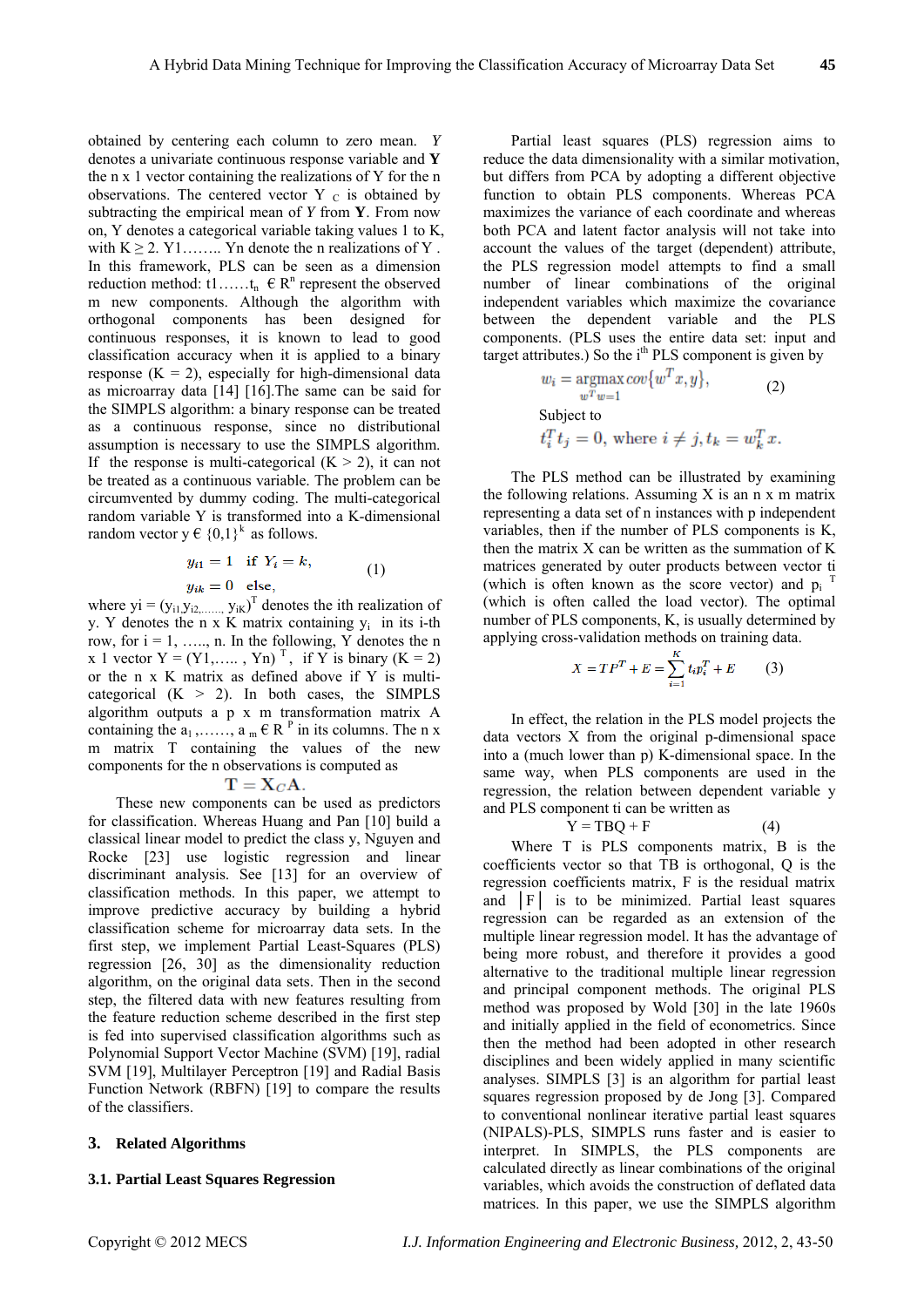by de Jong [3], which can be seen as a generalization for multi-categorical response variables of the algorithm used by Nguyen and Rocke [23].

#### **3.2. Correlation-based feature selection**

CFS evaluates a subset of features by considering the individual predictive ability of each feature along with the degree of redundancy between them [14].

$$
CFS_S = \frac{kr_{\text{cf}}}{\sqrt{k + k(k-1)r_{\text{ff}}}}
$$
(5)

where  $CFS_s$  is the score of a feature subset  $S$ containing  $k$  features,  $\overline{r}$  *rcf* is the average feature to class correlation ( $f \in S$ ), and  $\overline{f}$  *rff* is the average feature to feature correlation. The distinction between normal filter algorithms and CFS is that while normal filters provide scores for each feature independently, CFS presents a heuristic "merit" of a feature subset and reports the best subset it finds.

### **3.3. Radial Basis Function (RBF) Networks**

 RBF networks have 2 steps of processing. First, input is mapped in the hidden layer. The output layer is then a linear combination of hidden layer values representing mean predicted output. This output layer value is the same as a regression model in statistics [20]. The output layer, in classification problems, is usually a sigmoid function of a linear combination of hidden layer values. Performance in both cases is often improved by shrinkage techniques, also known as ridge regression in classical statistics and therefore smooth output functions in a Bayesian network. Moody and Darken [17] have proposed a multi-phase approach to RBFNs. This multiphase approach is straightforward and is often reported to be much faster than, e.g., the back propagation training of MLP. A possible problem of the approach is that the RBF uses clustering method (e.g., k-means) to define a number of centers in input space and the clustering method is completely unsupervised and does not take the given output information into account. Clustering methods usually try to minimize the mean distance between the centers they distribute and the given data which is only the input part of the training data. Therefore, the resulting distribution of RBF centers may be poor for the classification or regression problem.

#### **3.4. Support Vector Machines (SVM)**

Support Vector Machines (SVMs) have been widely used in the recent years in the field of computational biology due to their high accuracy and their flexibility in modeling diverse sources of data. They are mainly used in binary classification and regression. They are very suitable for classifying microarray gene expression data [7]. Given a training set of instance-label pairs  $(x_i, y_i)$ ,  $i = -1, \ldots, 1$  where  $x_i$  $\epsilon \mathbb{R}^n$  and y  $\epsilon \{1, -1\}^1$ , the support vector machines require the solution of the following optimization problem:

$$
\min_{\omega, b, \xi} \frac{1}{2} \omega^T \omega + C \sum_{i=1}^l \xi_i
$$
\n
$$
\gamma_i(\omega^T \phi(x_i) + b \ge 1 - \xi_i)
$$
\n
$$
\xi_i \ge 0
$$
\n(6)

SVM finds a linear separating hyperplane with the maximal margin in this higher dimensional space.  $C > 0$ is the penalty parameter of the error term.

(5) 
$$
K(x_i, x_j) = \Phi(x_i)^T \Phi(x_j)
$$
 (7)

 is called the kernel function [29].Here there are four basic kernels: linear, polynomial, radial basic function (RBF), and sigmoid:

Linear: 
$$
K(x_i, x_j) = x_i^T x_j
$$
  
\nPolynomial:  $K(x_i, x_j) = (x_i, x_j)^d$   
\nRBF:  $K(x_i, x_j) = \exp\left(-\frac{||x_i - x_j||^2}{2\sigma^2}\right)$  (8)

Sigmoid:  $K(x_i, x_j) = \tanh(k(x_i, x_j) + \vartheta)$ 

SVMs use a kernel function to implicitly map data to a high dimensional space. Then, they construct the maximum margin hyperplane by solving an optimization problem on the training data. Sequential minimal optimization (SMO) [25] is used in this paper to train an SVM. SVMs have been shown to work well for high dimensional microarray data sets [8].

#### **3.5. Multi-Layer Perceptron (MLP)**

Error back propagation neural network is a feed forward multilayer perceptron (MLP) that is applied in many fields due to its powerful and stable learning algorithm [16]. The neural network learns the training examples by adjusting the synaptic weight according to the error occurred on the output layer. The backpropagation algorithm has two main advantages: local for updating the synaptic weights and biases, and efficient for computing all the partial derivatives of the cost function with respect to these free parameters. A perceptron is a simple pattern classifier. The weightupdate rule in back propagation algorithm is defined as follows:

$$
\Delta w_{\mu}(n) = \alpha \Delta w_{\mu}(n-1) + \eta \delta_{\mu}(n) \gamma_{\mu}(n) \tag{9}
$$

 where *w* is the weight update performed during the *n*th iteration through the main loop of the algorithm, η is a positive constant called the learning rate,  $\delta$  is the error term associated with j, and  $0 \le \alpha \le 1$  is a constant called the momentum [20][9,24].

#### **4. Experiments**

#### **4.1. Datasets**

Three widely used microarray gene expression data sets are chosen for our experiments: ALL-AML leukemia, lung cancer, and colon tumor. The data is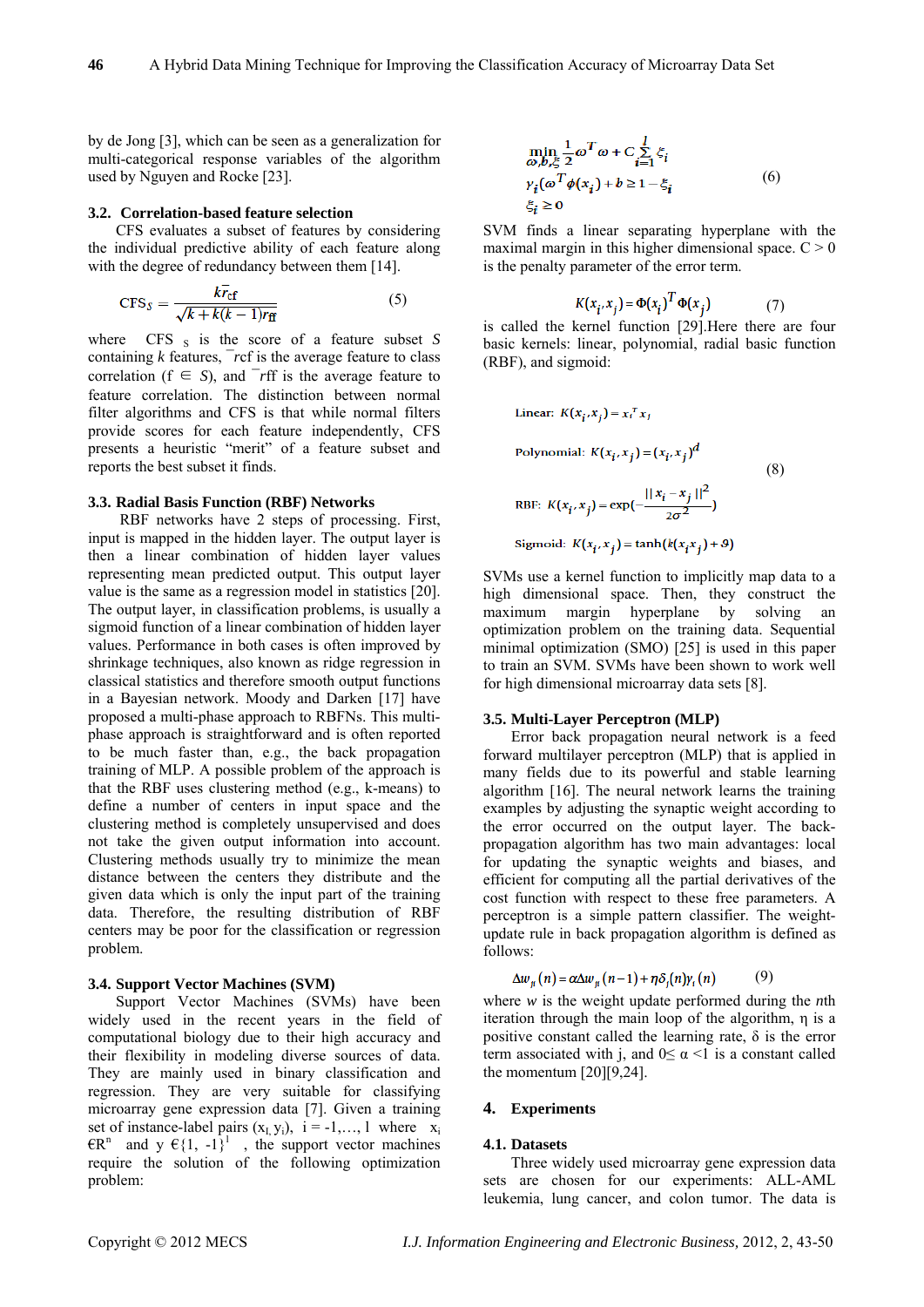taken from the state of the state of the state of the state of the state of the state of the state of the state of the state of the state of the state of the state of the state of the state of the state of the state of the http://sdmc.lit.org.sg/GEDatasets/Datasets.html. Table 1 summarizes these datasets. We conducted the experiments on these three data sets by applying Partial Least Square (PLS) method for feature reduction and Polynomial Support Vector Machine (SVM) , Radial SVM , Multilayer Perceptron and Radial Basis Function Network(RBFN) for classification of the reduced datasets. We used Weka, a well known comprehensive toolset for machine learning and data mining [15] as our main experimental platform. We evaluated the performance of feature reduction in Weka environment with four classifiers, using 10-fold Cross Validation. We performed 10-fold Cross Validation on both the feature reduction process and the classification step.

|  |  |  | Table 1. Three microarray datasets |  |
|--|--|--|------------------------------------|--|
|--|--|--|------------------------------------|--|

| Dataset | # of  | $#$ of   | $#$ of   | # of          |
|---------|-------|----------|----------|---------------|
|         | genes | Instance | positive | negative      |
|         |       | S        | samples  | samples       |
| Leukemi | 7129  | 72       | 47(ALL)  | 25(AML)       |
| a       |       |          |          |               |
| Colon   | 2000  | 62       | 22       | 40            |
| Cancer  |       |          |          |               |
| Lung    | 1253  | 181      | 31(MPM)  | 150(ADC       |
| Cancer  | 3     |          |          | $\mathbf{A})$ |

#### **4.2. Methodology**

 In this study, the dimensionality reduction scheme is implemented as follows. Each column of the training set is normalized, so that each column has a mean of zero and variance of one. The values of the binary target attribute are set to either 0 or 1. Specifying the number of components for the Partial Least Square Regression, then a PLS model for a training data set is built by feeding the original training set into the SIMPLS algorithm. The output scores of the PLS algorithm are regarded as the values of input variables and forms the training set for the classification algorithms.

#### **Determining the optimal number of PLS components:**

Biologists often want statisticians to answer questions like 'which genes can be used for tumor diagnosis'? Thus, gene selection remains an important issue and should not be neglected. Dimension reduction is sometimes wrongly described as a black box which looses the information about single genes. In the following, we will see that PLS performs gene selection intrinsically. In this section, only binary responses are considered: Y can take values 1 and 2. We denote

as Y  $_C = (Y_{C1}, \ldots, Y_{Cn})^T$  the vector obtained by centering  $Y = (Y1, \dots, Yn)^T$  to zero mean:

$$
Y_{Ci} = -n_2/n \text{ if } Y_i = 1,
$$
  
=  $n_1/n \text{ if } Y_i = 2,$  (10)

where  $n_1$   $n_2$  are the numbers of observations.

To perform PLS dimension reduction, it is not necessary to scale each column of the data matrix X to unit variance. However, the first PLS component satisfies an interesting property with respect to gene selection if X is scaled. In this section, the columns of the data matrix X are supposed to be have been scaled to unit variance and, as usual in the PLS framework, centered to zero mean.  $a = (a_{1, \dots, a_p})^T$ , denotes the p  $x_1$  vector defining the first PLS component as calculated by the SIMPLS algorithm.

A classical gene selection scheme consists of ordering the p genes according to BSSj / WSSj and selecting the top-ranking genes. For data sets with binary responses, we argue that  $a_j^2$  can also be seen as a scoring criterion for gene j and we prove that the ordering of the genes obtained using BSSj / WSSj is the same as the ordering obtained using a  $\frac{2}{3}$ . As a consequence, the first PLS component calculated by the SIMPLS algorithm can be used to order and select genes and the ordering is the same as the ordering produced by one of the most widely accepted selection criteria. Up to a constant, the BSS / WSS-statistic equals the F-statistic which is used to test the equality of the means within different groups. Since BSS / WSS is obtained by a strictly monotonic transformation of a  $i^2$ , a  $i^2$  can be seen as a test statistic itself. This PLS-based procedure for gene selection is much faster than the computation of BSS / WSS for each gene.

**Ten-fold Cross-Validation**: For each original data set, 100 pairs of training and test data sets are generated by repeating the 10-fold cross-validation method ten times. Then these 100 pairs of data sets are pre-processed by using procedures described at the beginning of this section. Then for each of 100 pairs of training and test sets which resulted from the above process, classification models were built and tested by using the four classification algorithms Support Vector Machine using Polynomial kernel function , Support Vector Machine using RBF kernel function , Multilayer Perceptron and Radial Basis Function Network(RBFN)) described in section 3.

Table 2. The optimal number of PLS components

| Dataset         | <b>RBFN</b> | Polynomial<br><b>SVM</b> | <b>RBF</b><br><b>SVM</b> | MLP |
|-----------------|-------------|--------------------------|--------------------------|-----|
| Leukemia        | 04          | 50                       |                          | 20  |
| Colon<br>Cancer | 08          | 40                       | 20                       | 40  |
| Lung<br>Cancer  | 20          | 50                       | 50                       | 50  |

Table 3. Predictive error (%) of classification algorithms, using SIMPLS Dimensionality Reduction scheme

| Dataset      | <b>RBFN</b> | Polynomial<br><b>SVM</b> | <b>RBF</b><br><b>SVM</b> | MLP  |
|--------------|-------------|--------------------------|--------------------------|------|
| Leukemia     |             | 0.45                     | 28.22                    | 0.41 |
| Colon Cancer | 10.95       |                          | 23.33                    | 0.31 |
| Lung Cancer  | 11.55       |                          | 16                       | 0.95 |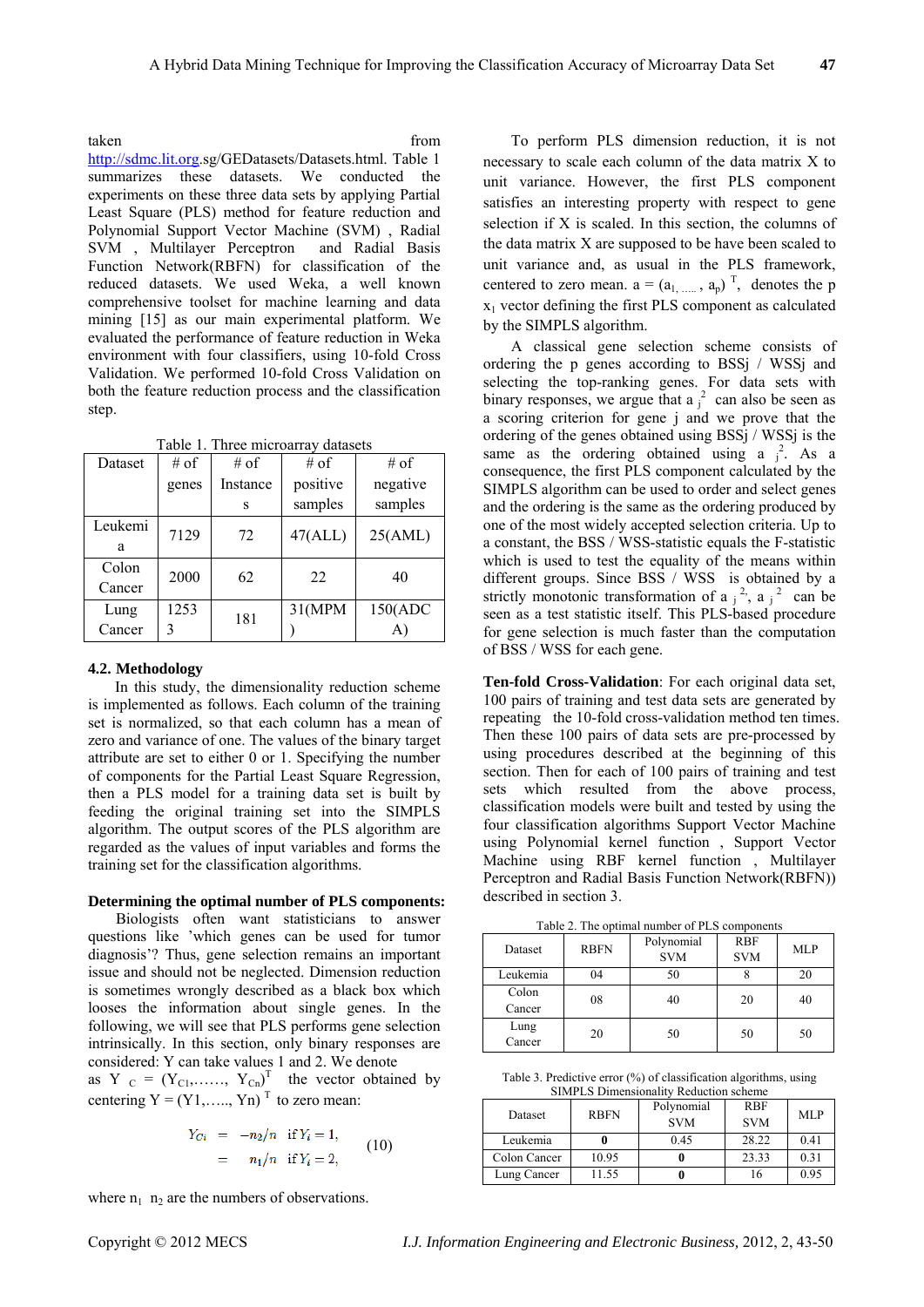| Dataset  | <b>RBFN</b> | Polynomial | <b>RBF</b> | <b>MLP</b> |
|----------|-------------|------------|------------|------------|
|          |             | <b>SVM</b> | <b>SVM</b> |            |
| Leukemia | 2.86        | 3.88       | 31.11      | 4.75       |
| Colon    | 32.46       | 17.13      | 33.89      | 22.53      |
| Cancer   |             |            |            |            |
| Lung     | 8.65        | 1.91       | 10.95      | 0.75       |
| Cancer   |             |            |            |            |

Table 4. Predictive error (%) of classification algorithms, using a Hybrid Dimensionality Reduction scheme

## **4.3. Results and Discussions**

Table 3 shows the classification performances of the four classification algorithms on three microarray data sets, with the lowest classification errors for each data set highlighted, SVM-Polynomial kernel achieves the lowest classification error in Colon and Lung data sets. The SVM-Polynomial returns excellent accuracy on noisy data such as microarray data. On the other hand, SVM with RBF kernel did not perform well on such noisy data sets. In general, SVM with Polynomial kernel and Multilayer Perceptron achieve higher predictive accuracies than the other two model.

Table 2 shows optimal number of components selected by SIMPLS algorithm. To determine the optimal number of PLS components, a simple crossvalidation procedure is proposed. The reliability of this procedure is quite good, although not perfect [27].

When applying the SIMPLS method directly on the whole gene set from the original data, our tests returned improved classification accuracies on two (Colon and Leukemia) data sets and those reported in Tan and Gilbert's paper [27]. The classification error rate of all the three dataset indicate that all dataset responded favorably to variable pre-selection for all the classifiers except few exceptions and the predictive accuracy is extremely high something like 100% for SIMPLS-SVM-Polynomial model for Colon data set, SIMPLS-RBFN model for Leukemia data set and SIMPLS-SVM-Polynomial model for Lung data set. The Leukemia and Colon cancer datasets indicate they were not largely affected by variable pre-selection for SIMPLS-SVM-RBF model and Colon and Lung data sets for SIMPLS-RBFN model and achieve predictive accuracy of approximately72% and 88% respectively.

In two-stage dimensionality reduction scheme, irrelevant genes were filtered out by correlation based feature selector method(CFS) [31] in the first step and in the second step, dimension of the data is further reduced by applying SIMPLS , a variant of PLS method .We processed the data using the above scheme, then applied the learning algorithms. These experimental results showed that, in, going from the SIMPLS scheme in Table 3 to the hybrid scheme in Table 4, only a marginal increase in classification accuracy of Lung cancer data set has been obtained.

SIMPLS a variant of PLS is a supervised procedure which uses the information about the class of the observations to construct the new components. Unlike sufficient dimension reduction, PLS can handle all the genes simultaneously and performs gene selection intrinsically. In other word, PLS is a very fast and competitive tool for classification problems with highdimensional microarray data as regards to prediction accuracy. In future work, one could examine the theoretic connection between PLS and the four classification methods. Since the best classification accuracy is often reached with more than one PLS component, the subsequent PLS components could also be used to perform a refined gene selection. One could also try to improve the procedure to choose the number of components. It seems that cross-validation is appropriate, but a more sophisticated cross-validation scheme may improve the classification performance of our PLS-based approach.

## **5. Conclusion and Future Research**

We conducted an extensive survey in the area of building classification models from microarray data with various supervised classification algorithms. Experimental results show that in most cases, the learning algorithms delivered classification accuracies equivalent to or better than those on the same data sets reported by other studies. Combined with the Partial Least-Squares (PLS) regression method, which is proved to be an appropriate feature selection method, the learning algorithms are capable of building classification models with high predictive accuracies from microarray data. As the study shows that our feature reduction scheme improves classification accuracies, one question immediately arises: will there be better hybrid schemes for the feature selection process for building supervised classification models? Since the number of instances in the studied microarray data is small and the performances of many classification algorithms are sensitive to the number of training data, another interesting question is raised: when comparing predictive performances of various classification algorithms on microarray data, what is the impact of adopting different methodologies such as tenfold cross-validation, leave-one-out cross-validation and bootstrap [5]?

## **References**

[1] Barker M, Rayens W, Partial least squares for discrimination. journal of chemometrics, 2003, 17: 166– 173.

[2] Cao K-AL, Roussouw D, Robert-Granie C, Besse P , A Sparse PLS for Variable Selection when Integrating Omics Data. Statistical Applications in Genetics and Molecular Biology, 2008, 7: Article 35.

[3] De Jong, S.: SIMPLS: an alternative approach to partial least squares regression. Chemometrics and Intelligent Laboratory Systems 2(4),1993, 251–263.

[4] Ding B, Gentleman R, Classification Using Generalized Partial Least Squares, 2004, Bioconductor Project.

[5] Efron, B.: Bootstrap methods: Another look at the jackknife. The Annals of Statistics, 1979, 7(1) 1–26.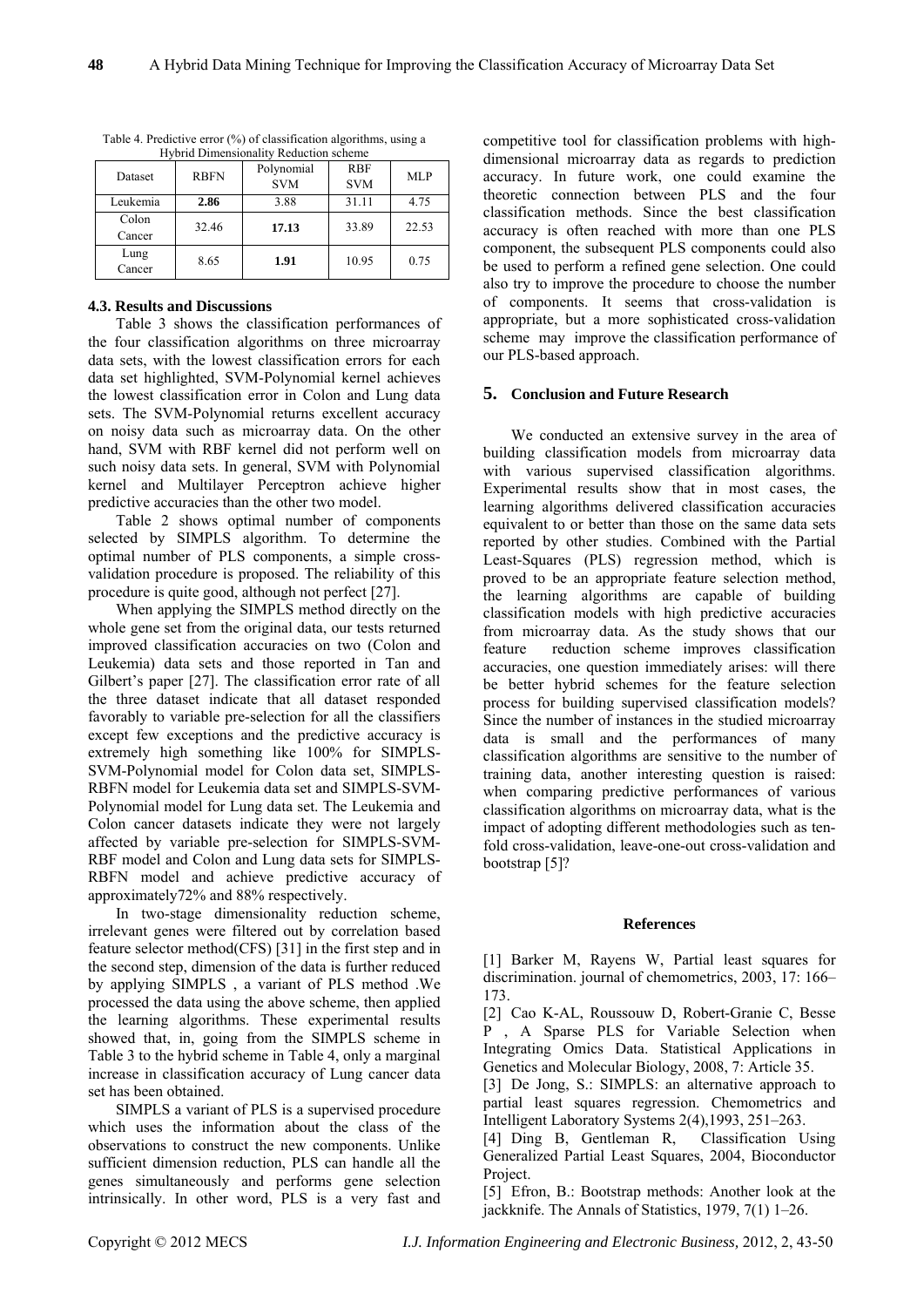[6] Fort G, Lambert-Lacroix S, Classification using partial least squares with penalized logistic regression, 2005, Bioinformatics 21: 1104–1111.

[7] Frank E, Hall M, Trigg L, Holmes G, Witten IH: Data mining in bioinformatics using Weka. *Bioinformatic* , 2004, 20(15):2479-2481.

[8] Furey, T.S., Cristianini, N., Duffy, N., Bednarski, D.W., Schummer, M., Haussler, D.: Support vector machine classification and validation of cancer tissue samples using microarray expression data. Bioinformatics, 2000, 16, 906–914.

[9] Greer BT, Khan J: Diagnostic classification of cancer using DNA microarrays and artificial intelligence. *Ann N Y Acad Sci , 2004,* 1020:49-66.

[10] Huang X, Pan W, Linear regression and two-class classification with gene expression data. Bioinformatics, 2003, 19: 2072–2078.

[11] Huang X, Pan W, Han X, Chen Y, Miller LW, et al. Borrowing information from relevant microarray studies for sample classification using weighted partial least squares. Comput Biol Chem, 2005, 29: 204–211.

[12] Huang, X., Pan, W., . Linear regression and twoclass classification with gene expression data. Bioinformatics, 2003, 19, 2072–2078.

[13] Hastie, T., Tibshirani, R., Friedman, J. H., The elements of statistical learning. Springer-Verlag, 2001, New York.

[14] Hall, M.A., Correlation-based feature selection for machine learning. Ph.D. Thesis., 1999, Department of Computer Science University of Waikato.

[15] Ian H. Witten and Eibe Frank. *Data Mining: Practical Machine Learning Tools and Techniques*. Morgan Kaufmann, San Francisco, 2 edition, 2005.

[16] Lippmann R.P., Moody J.E., Touretzky D.S., Neural Information Processing Systems.1991, *Morgan Kauffman*.

[17] Moody J.E., Darken C., Fast learning in networks of locally tuned processing units. *Neural Computation*,1989, 1:281-294.

[18] Martens, H., Reliable and relevant modelling of real world data: a personal account of the development of pls regression. Chemometrics and Intelligent Laboratory Systems, 2001, 58, 85–95.

[19] Mehdi, P., Jack Y. Y., Mary, Q. Y., Youping, D., A comparative study of different machine learning methods on microarray gene expression data, BMC Genomics,2008, 9(Suppl I):S13.

[20] Mitchell Tom M: Machine Learning. *McGraw-Hill*; 1997.

[21] Nguyen DV, Rocke DM, Tumor classification by partial least squares using microarray gene expression data. Bioinformatics, 2002, 18: 39–50.

[22] Nguyen DV, Rocke DM, Multi-class cancer classification via partial least squares with gene expression profiles. Bioinformatics, 2002, 18: 1216– 1226.

[23] Nguyen, D., Rocke, D. M., Tumor classification by partial least squares using microarray gene expressio data. Bioinformatics, 2002, 18, 39–50.

[24] Narayanan A, Keedwell EC, Olsson B. (2002): Artificial intelligence techniques for bioinformatics. *Appl Bioinformatics*, 1(4):191-222.

[25] Platt, J., Fast training of support vector machines using sequential minimal optimization. Advances in Kernel Methods–Support Vector Learning. 1998, MIT Press.

[26] Saeys Y, Inza I, Larranaga P, A review of feature selection techniques in bioinformatics. Bioinformatics, 2007, 23: 2507–2517.

[27] Tan, A.C., Gilbert, D., Ensemble machine learning on gene expression data for cancer classification. Applied Bioinformatics, 2003, 2, S75-S83.

[28] V. Bolon-Canedo, A. Alonso-Betanzos,N. Sanchez-Marono , An ensemble of filters and classifiers for microarray Data classification, Pattern Recognition,2012, volume 45, Issue 1.

[29] Vapnik VN: Statistical Learning Theory, Adaptive and Learning Systems for Signal Processing, Communications And Control,1998, *Wiley New York*.

[30] Wold H, Soft modeling: the basic design and some extensions. Systems Under Indirect Observation,1982, 2: 1–53.

[31] Wold H, Partial least squares., Encyclopedia of the Statistical Sciences, , 1985, 6:581–591.

[32] Wold S, Ruhe H, Wold H, Dunn WJ III, The collinearity problem in linear regression. The partial least squares (PLS) approach to generalized inverse. SIAM Journal of Scientific and Statistical Computations, 1984, 5: 735 -743.

**Sujata Dash:** received her Ph.D. degree in Computational Modeling and Simulation from Berhampur University, Orissa, India in 1995. She is a Professor in Computer Science at KMBB College of Engineering and Technology, Biju Pattnaik University of Technology, has published more than 50 technical papers in international journals / Proceedings of international conferences / book chapters of reputed publications. Her current research interests includes Data Warehouse and Data Mining, Bioinformatics, Intelligent Agent, Web Data Mining and Wireless Technology.

**Bichitrananda Patra:** is an Assosiate Professor at the Department of Computer Science Engineering, at KMBB College of Engineering and Technology, Biju Patnaik University of Technology, Orissa, India, He received his master degree in Physics and Computer Science from the Utkal University, Bhubaneswar, Orissa, India. He is currently pursuing his Ph.D. in Computer Science at Berhampur University, Orissa, India. He has published research papers in international and natioanl journals and conferences and also having membership for different professional bodies like ISTE, CSI etc.

**B.K Tripathy:** is a senior professor in the school of computing sciences and engineering, VIT University, at